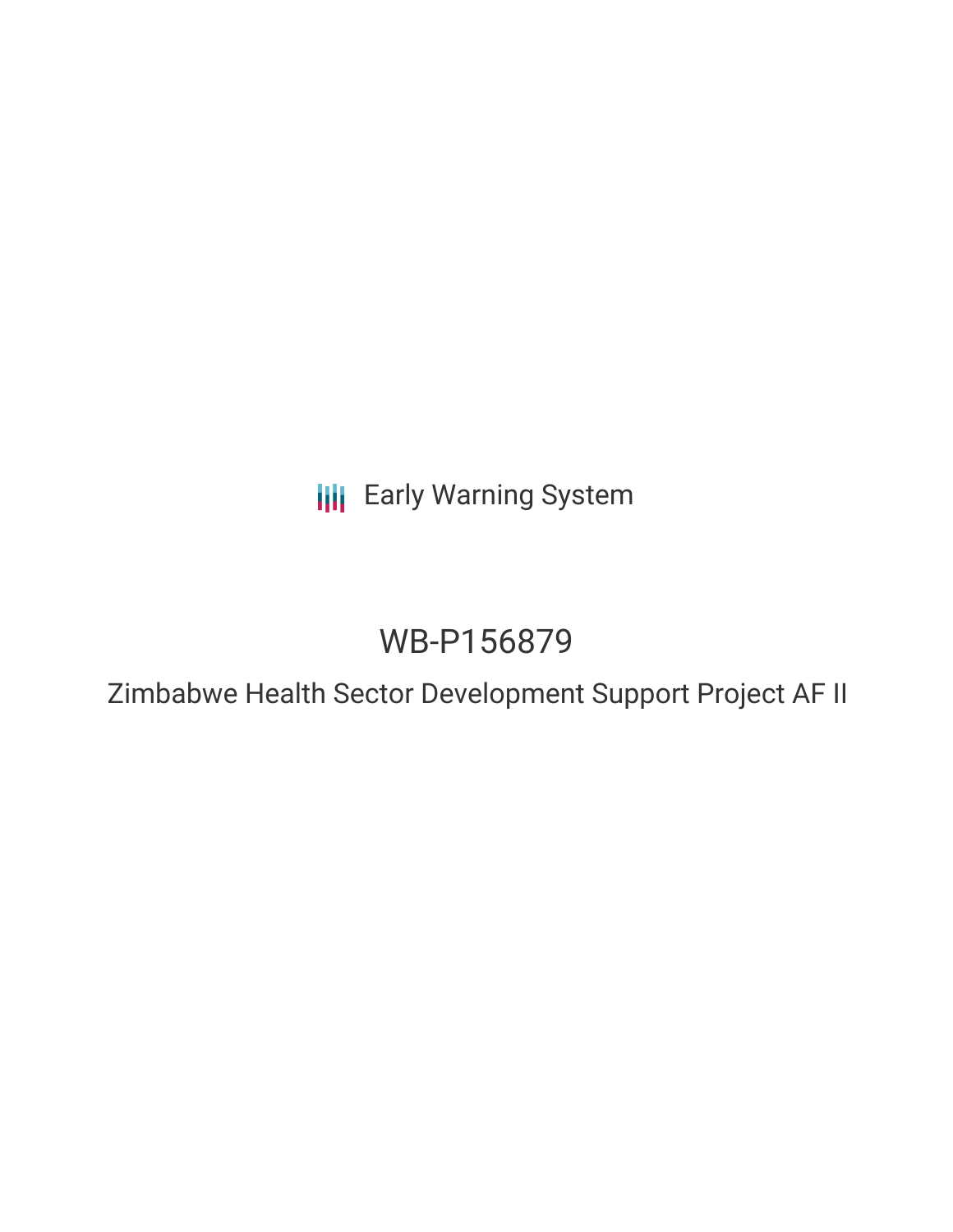

#### **Quick Facts**

| <b>Countries</b>               | Zimbabwe                             |
|--------------------------------|--------------------------------------|
| <b>Financial Institutions</b>  | World Bank (WB)                      |
| <b>Status</b>                  | Active                               |
| <b>Bank Risk Rating</b>        | B                                    |
| <b>Voting Date</b>             | 2015-12-23                           |
| <b>Borrower</b>                | Ministry of Finance                  |
| <b>Sectors</b>                 | <b>Education and Health, Finance</b> |
| <b>Investment Type(s)</b>      | Grant                                |
| <b>Investment Amount (USD)</b> | $$10.00$ million                     |
| <b>Project Cost (USD)</b>      | \$15.00 million                      |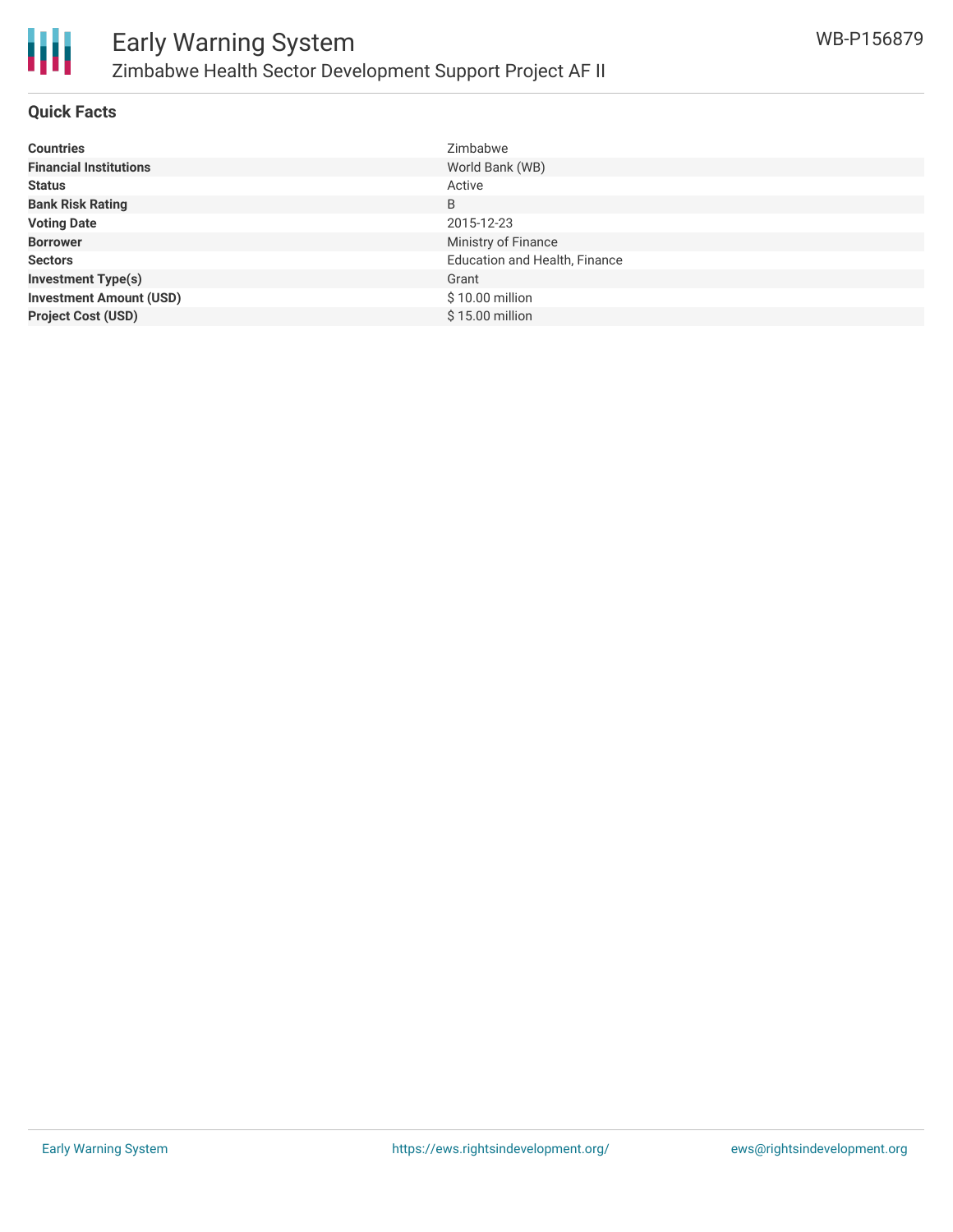

# **Project Description**

This project finances the contracting of health facilities for the delivery of a specified package of essential maternity and child health services in order to increase the coverage of key maternal and child health interventions in targeted rural and urban districts.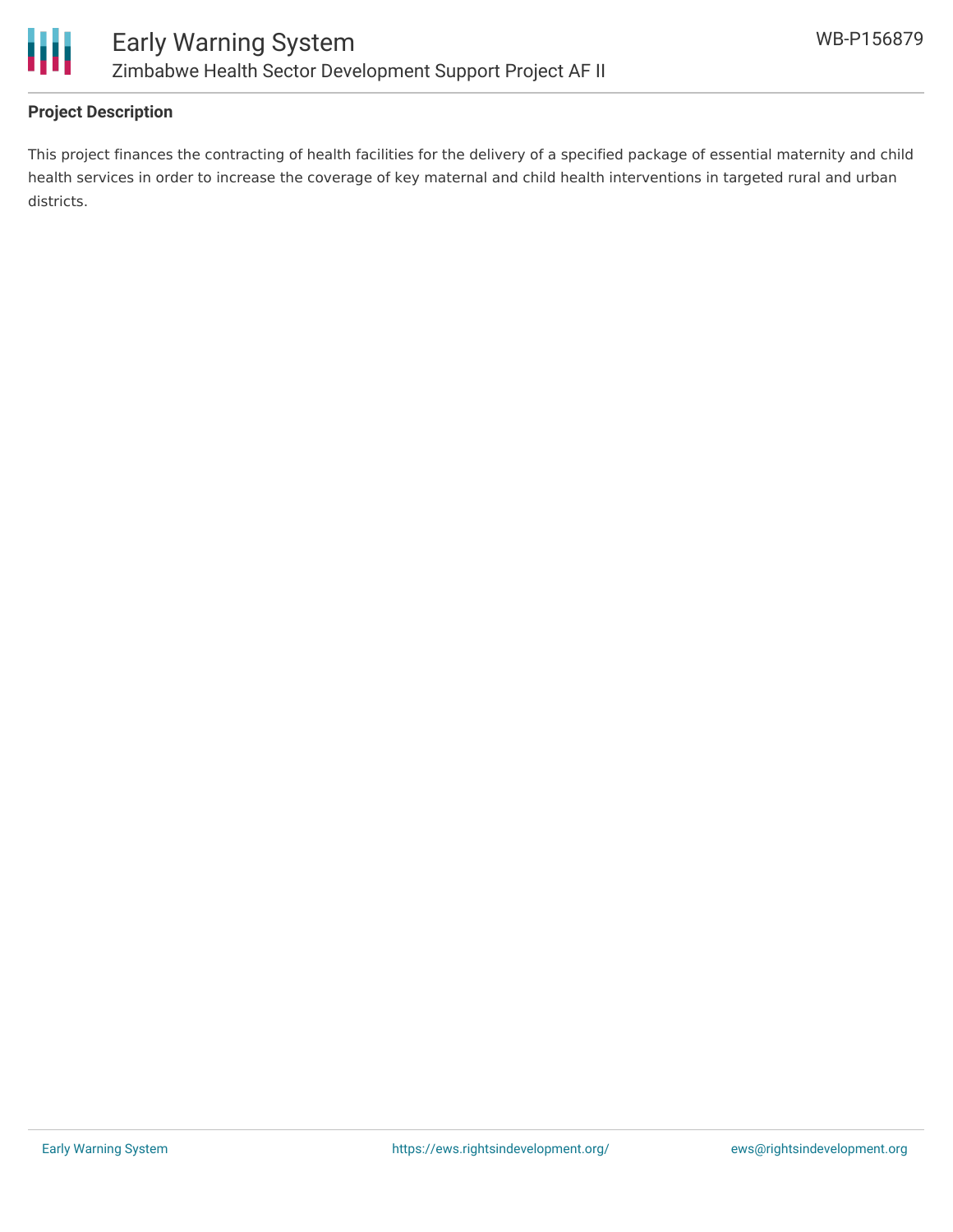

## **Investment Description**

World Bank (WB)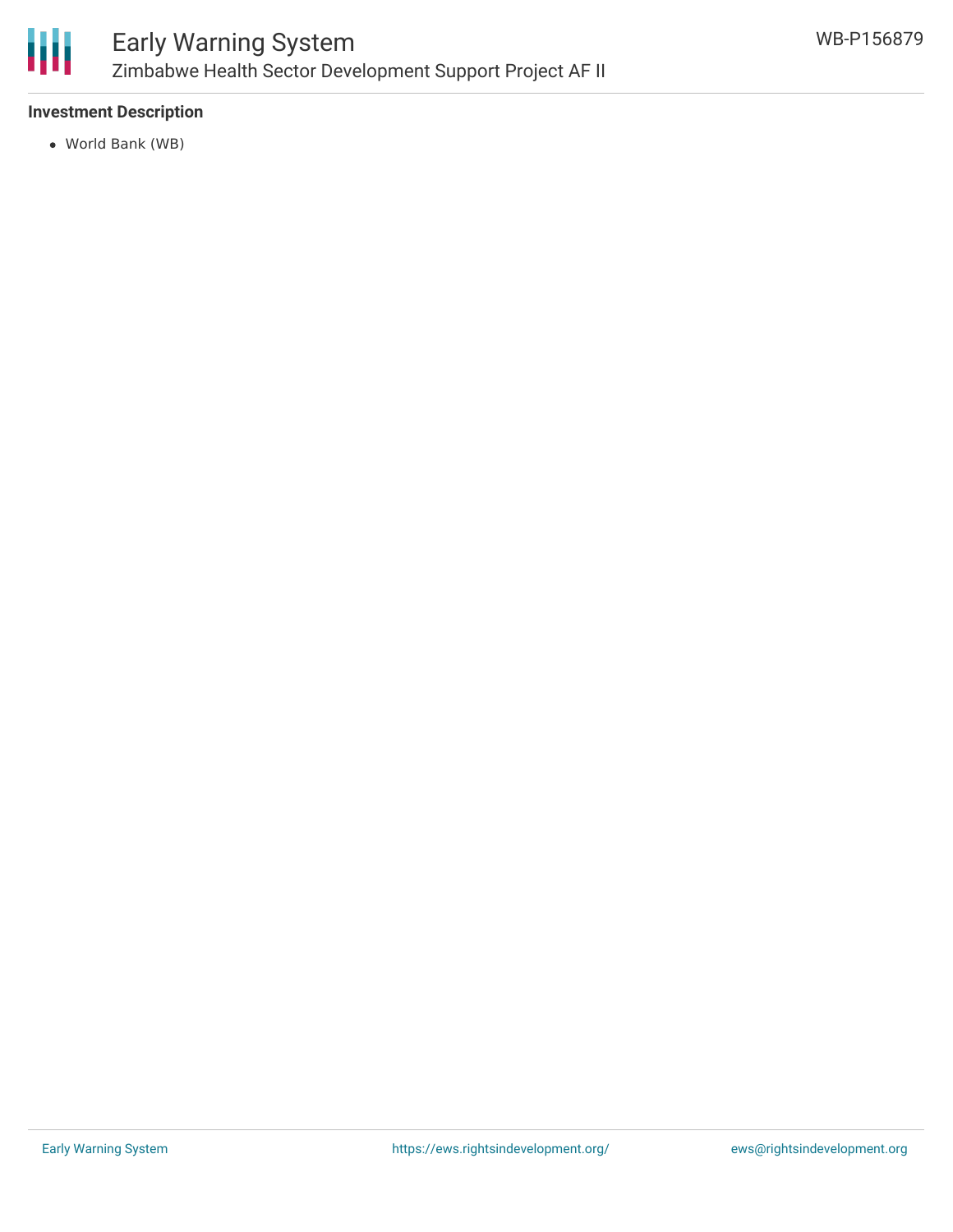

# **Contact Information**

Borrower/Client/Recipient Name: Ministry of Finance Contact: Mr. Willard L. Manungo Title: Permanent Secretary Email: wlmanungo@yahoo.com

Implementing Agencies Name: Stichting Cordaid Contact: Ms Filippine Title: PIE Email: info@cordaid.net

#### ACCOUNTABILITY MECHANISM OF WORLD BANK

The World Bank Inspection Panel is the independent complaint mechanism and fact-finding body for people who believe they are likely to be, or have been, adversely affected by a World Bank-financed project. If you submit a complaint to the Inspection Panel, they may investigate to assess whether the World Bank is following its own policies and procedures for preventing harm to people or the environment. You can contact the Inspection Panel or submit a complaint by emailing ipanel@worldbank.org. You can learn more about the Inspection Panel and how to file a complaint at: http://ewebapps.worldbank.org/apps/ip/Pages/Home.aspx.